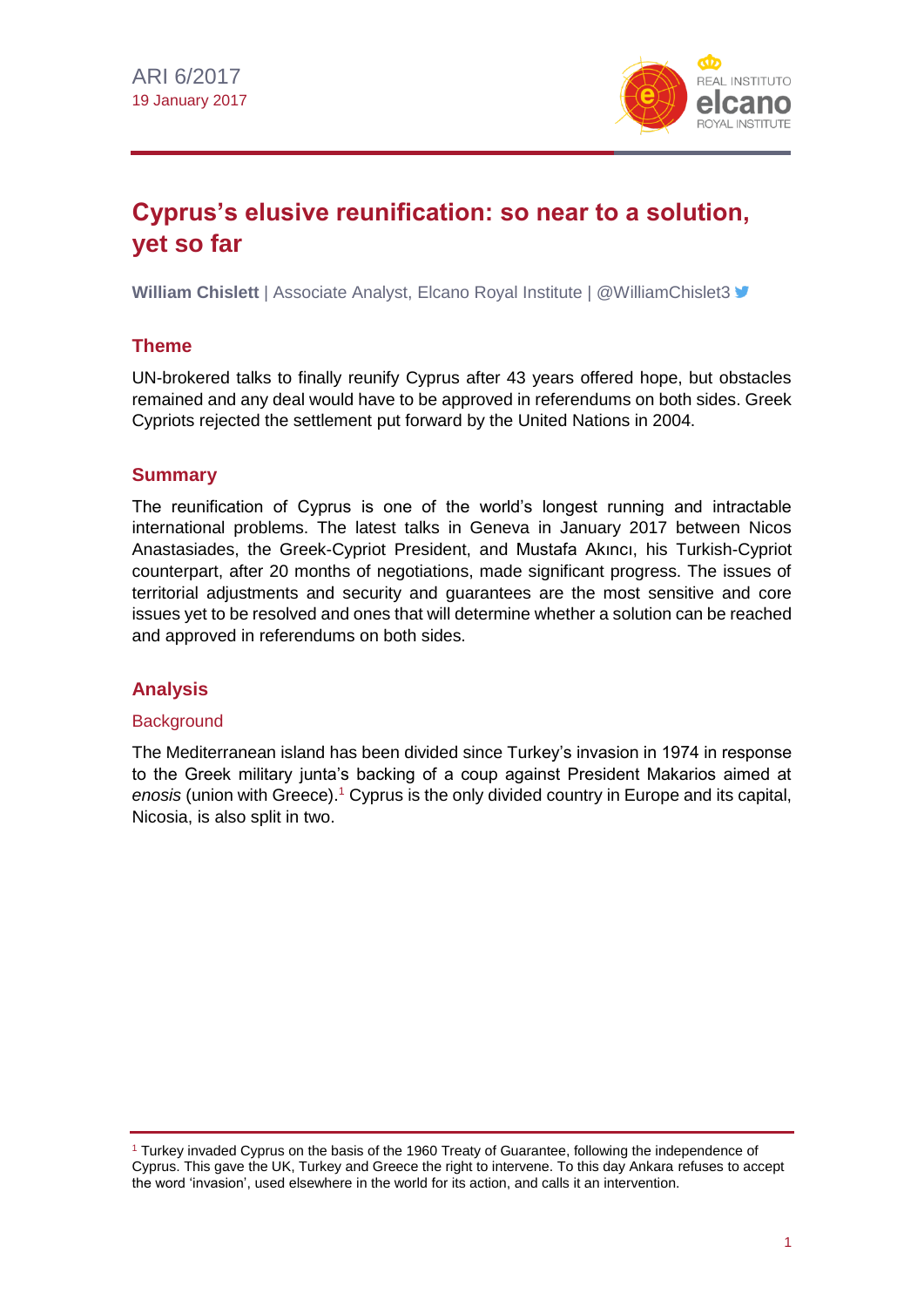#### **Figure 1. Partitioned Cyprus**



Source: BBC.

The consequences of the invasion include:

- Some 35,000 Turkish troops still occupy 36.2% of the territory of Cyprus.
- Around 160,000 Greek Cypriots were permanently displaced from the northern part of the island. About 43,000 Turkish Cypriots left the south and went north.
- Up to 200,000 settlers from Turkey are estimated to be living in the internationally-unrecognised Turkish Republic of Northern Cyprus (TRNC). They are altering the island's demographic structure.
- The TRNC (total population estimated at around 300,000 excluding Turkish troops) is an increasingly costly burden for Turkey. It is much poorer than the Greek-Cypriot side (population 848,000). The average per capita income of Turkish Cypriots is around half that of Greek Cypriots.

The leaders of the two communities agreed in 1977 to move towards a bi-communal, bizonal federation, with political equality. Negotiations culminated in a referendum in 2004 on both sides to approve a UN-arranged reunification plan under Kofi Annan, but it was rejected by 76% of Greek Cypriots (and approved by 65% of Turkish Cypriots). The plan stumbled on Greek-Cypriot concerns about the continuation of Turkish troops, among other things.

The Annan plan proposed the creation of the United Cyprus Republic covering the whole island except for the area of the British military bases. The country would consist of two constituent states joined by a minimal federal government apparatus incorporating the following elements: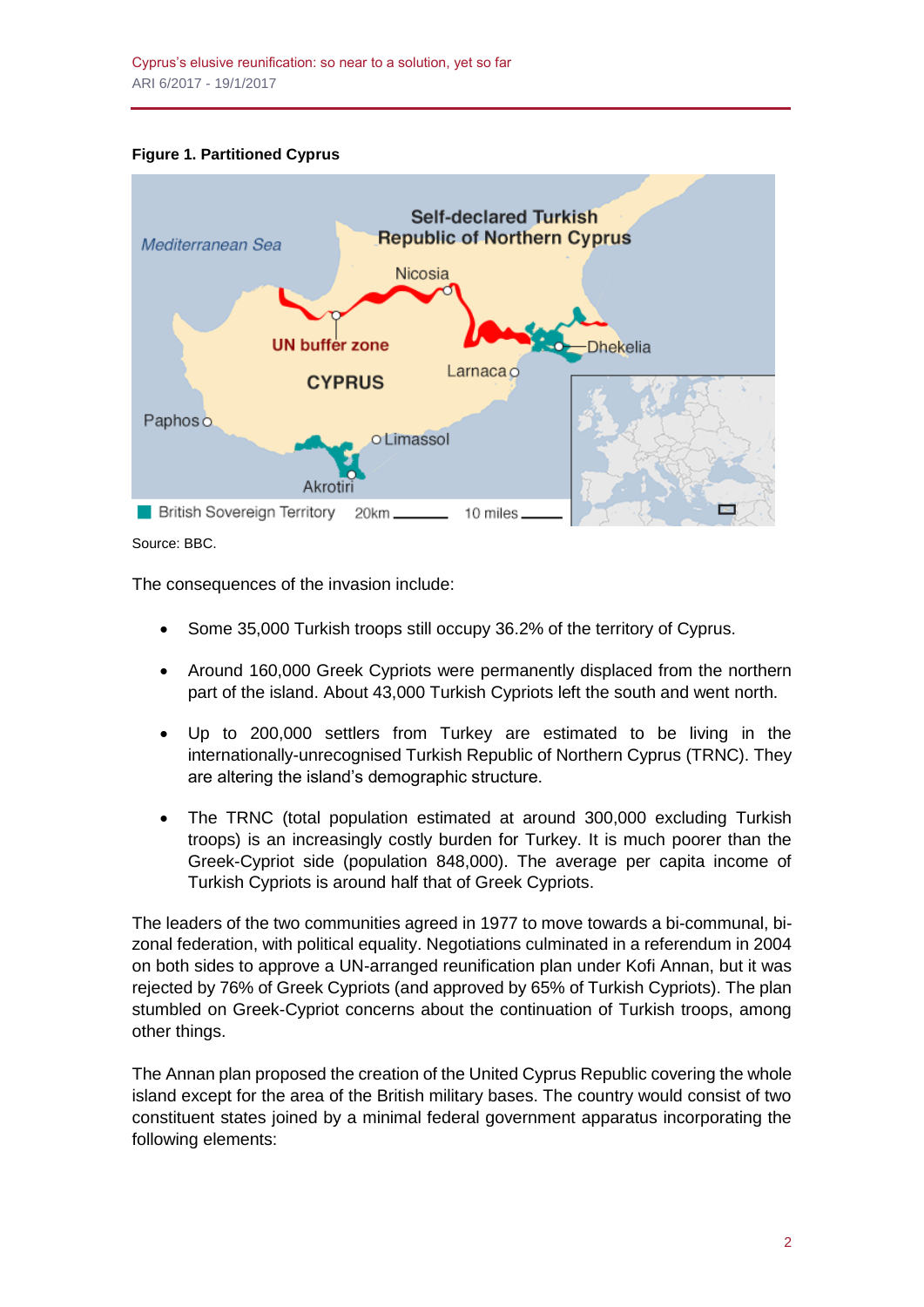- A collective Presidential Council, made up of six voting members, allocated according to population (per present levels, four Greek Cypriots and two Turkish Cypriots), and selected and voted in by parliament. An additional three non-voting members would be assigned 2:1.
- A President and Vice-president, chosen by the Presidential Council from among its members, one from each community, to alternate in their functions every 20 months during the council's five-year term of office.
- A bicameral legislature:
	- o A Senate (upper house), with 48 members, divided 24:24 between the two communities.
	- o A Chamber of Deputies (lower house), with 48 members, divided in proportion to the two communities' populations (with no fewer than 12 for the smaller community).
- A Supreme Court composed of equal numbers of Greek-Cypriot and Turkish-Cypriot judges, plus three foreign judges; to be appointed by the Presidential Council.
- The plan included a federal constitution, constitutions for each constituent state, a string of constitutional and federal laws, and a proposal for a United Cyprus Republic flag and a national anthem. It also provided for a Reconciliation Commission to bring the two communities closer together and resolve outstanding disputes from the past.

A deal, which as in 2004 would have to be approved by both sides in referendums, could help revive Turkey's moribund bid to become a full EU member. As a result of reunification, Ankara would be expected to finally open its airports and ports to Greek-Cypriot traffic and recognise the Republic of Cyprus, an EU member since 2004 (the EU *acquis* do not apply in the internationally-unrecognised Turkish Republic of Northern Cyprus in the north of the island).

Failure to do this led the European Commission in December 2006 to freeze eight of the 35 chapters (policy areas) in Turkey's EU accession process. A settlement would bring the TRNC into the EU's fold and would resonate beyond the tiny island, as it would open the door to new cooperation between NATO and the EU. Cyprus (not including the TRNC) is a member of the EU but not NATO; Turkey is a member of NATO but not the EU. Both countries have blocked effective cooperation between the institutions.

The [protagonists](http://www.realinstitutoelcano.org/wps/portal/web/rielcano_en/contenido?WCM_GLOBAL_CONTEXT=/elcano/elcano_in/zonas_in/commentary-chislett-northern-cyprus-presidential-victory-revives-hopes-of-reunifying-the-island#.VT5xW2SeDGd) involved in the current negotiations, Nicos Anastasiades, the Greek-Cypriot President, and Mustafa Akıncı, his Turkish-Cypriot counterpart, are the most proreunification set ever. They, rather than the UN, are driving the process, which would mean that a settlement would not be perceived as something imposed from outside. Anastasiades voted in favour of the reunification in the 2004 referendum, while Akıncı, a former Mayor of the Turkish-Cypriot part of Nicosia (1976-90) is more pragmatic than his predecessors.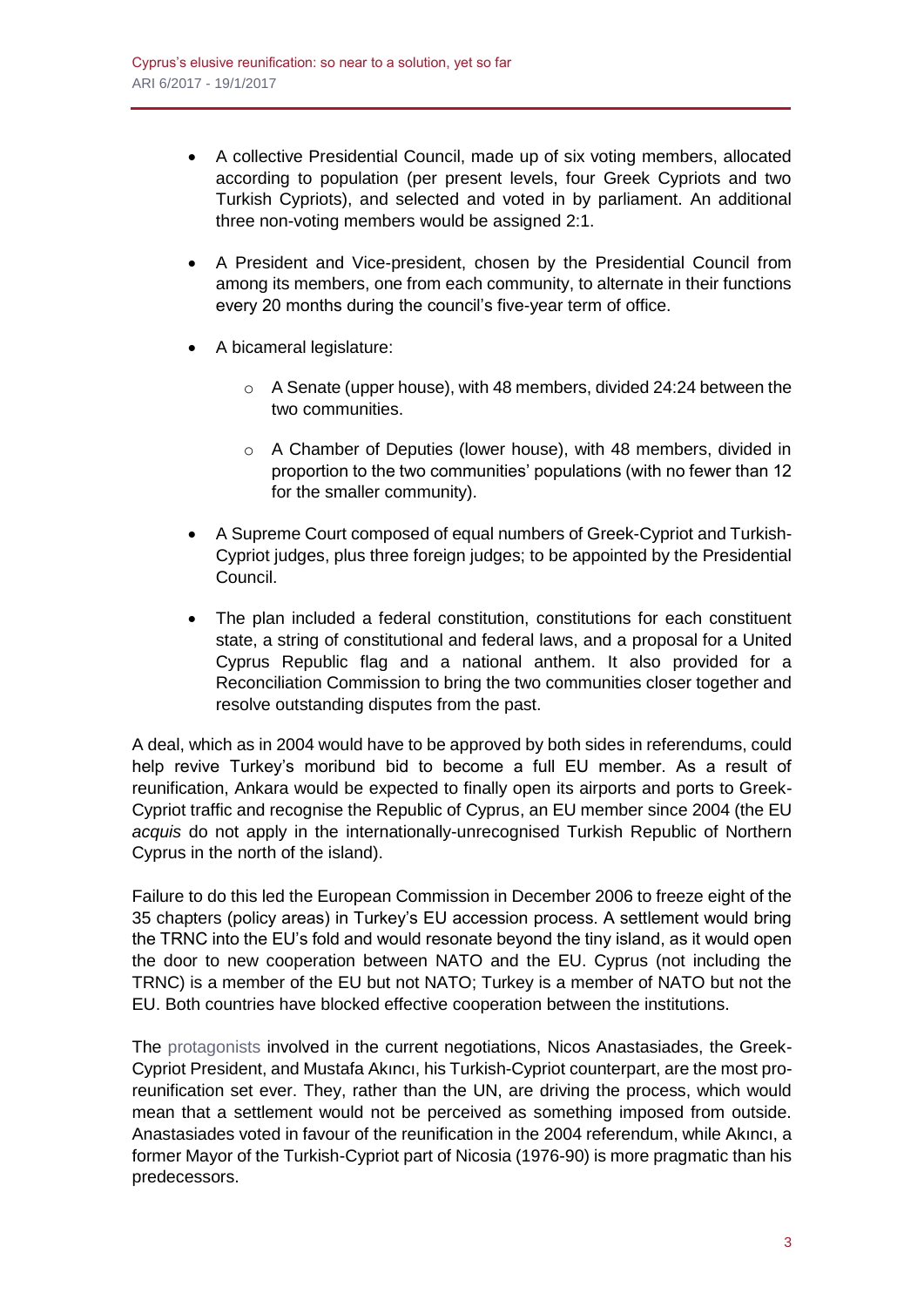The atmosphere between the two sides is generally good, though Turkey criticised the tenders announced last year by the Greek-Cypriot government for offshore hydrocarbon exploration at a time of intensified reunification negotiations. Ankara says part of the licence areas are within the continental shelf of Turkey.

#### The state of play following the breakdown of talks in Geneva

Hopes were high, unrealistically so, that a comprehensive, viable and lasting agreement would finally be struck at the talks in Geneva on 9-11 January between the Cypriot leaders after 20 months of intensive negotiations. The Foreign Ministers of Greece, Turkey and the UK, guarantor powers of Cyprus's independence from Britain since 1960, were also there to discuss the security parameters of any deal. The United Nations, whose peacekeeping troops have patrolled a buffer zone for decades known as the 'green line', said the 'moment of truth' had arrived to settle the ethnic division. Greek Cypriots joked that everybody was eager to maintain the good climate of negotiations except they forgot there was an intractable Cyprus issue.

Progress was made before the Geneva talks on substantial issues related to governance and power sharing, the economy, the EU and property. The constitutional provisions of a settlement were agreed, including:

- Union in whole or in part with any other country or any form of partition or secession or any other unilateral change to the state of affairs shall be prohibited.
- The two constituent states shall hold equal political status and will have defined administrative boundaries that they will autonomously govern.
- Effective participation in the Federal Government by the two communities, with specific clauses as regards decision-making so that neither side may claim authority or jurisdiction over the other.
- Prohibition of encroachment both by the federal government within the constituent states' areas of competence and by either constituent state to the other constituent state's area of competence.
- Each constituent state shall have the right to establish specific criteria as regards the acquisition of its internal citizenship status.
- Regulating the exercise of voting rights of those citizens of the State who choose a place of domicile or establish themselves and practice a trade or profession in the constituent state of which they do not hold internal citizenship status.
- Establishing effective deadlock-resolving mechanisms in order to both strengthen the functionality of the State and protect the rights of the constituent states and, by extension, of the communities.
- The Republic of Cyprus is and will remain a member-state of the EU after the settlement.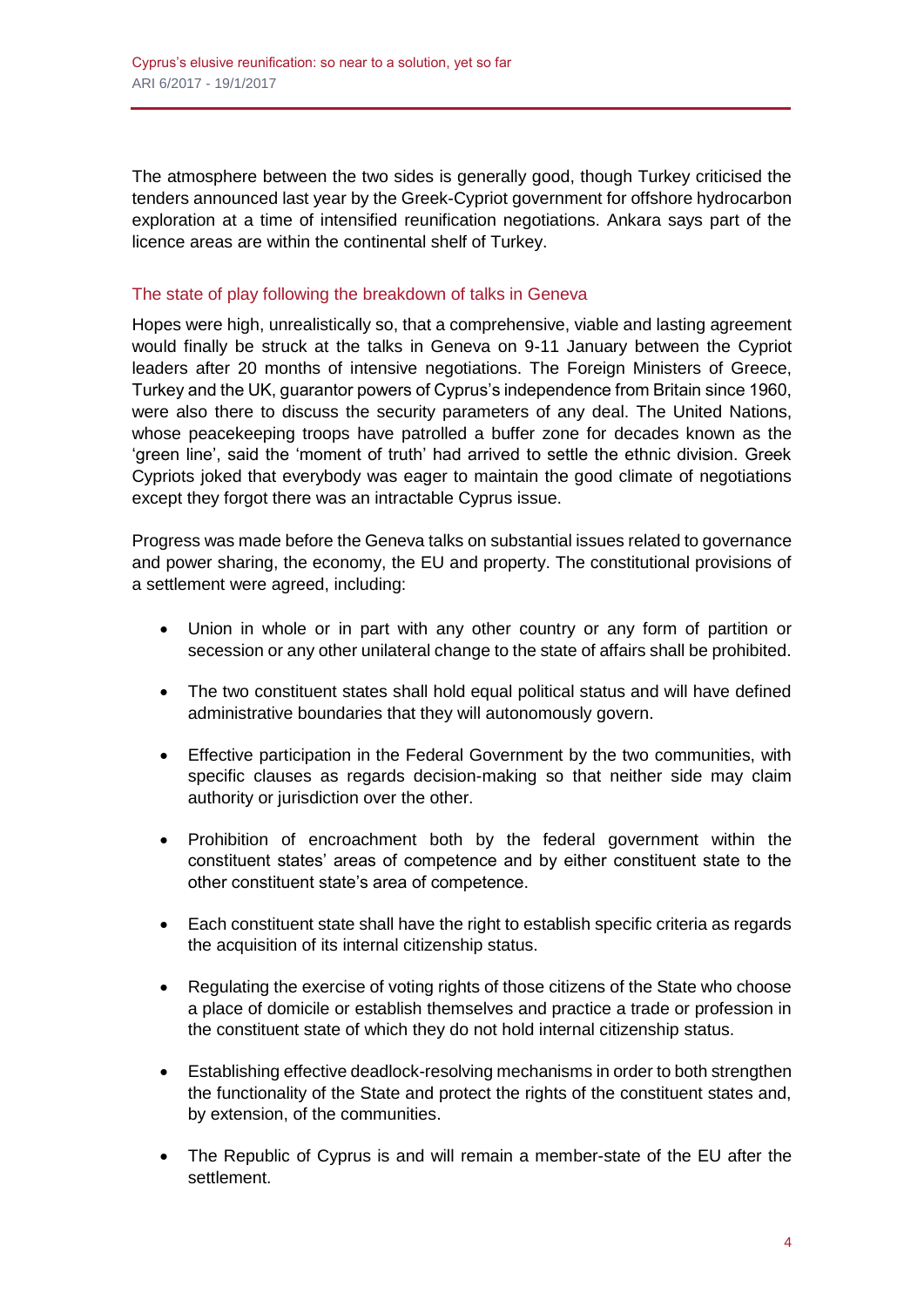Both sides exchanged maps in Geneva for the first time ever outlining rival proposals for territorial boundaries. That was a historic development. Past peace negotiations reached a ballpark range of between 28.2% and 29.2% of Cypriot territory remaining under Turkish-Cypriot control (down from the current 36%).

The issues of territorial adjustments and security and guarantees are the most sensitive and core issues yet to be resolved and ones that will determine whether a solution can be reached. UN-brokered talks in November 2016 at Mont Pèlerin, Switzerland, on the criteria for territorial adjustment produced no results.

While the Greek Cypriots want the guarantor system dismantled as they believe it is obsolete because Cyprus is an EU and UN member-state and it would keep the island under the perpetual influence of Turkey, Recep Tayyip Erdoğan, Turkey's President, ruled out a full withdrawal of its forces unless Greece also agreed to pull out its troops (estimated at around 1,000). Akıncı said one side demanding that the other remove its troops, although there are many more Turkish and Greek troops, would rule out a mutually acceptable solution.

Security is a key issue and one that boils down to a matter of trust. The Turkish-Cypriot minority has bitter memories of the intercommunal violence during the 1960s and 1970s and wants their security to be guaranteed, while Greek Cypriots see the Turkish troops as an occupying force. The question is who would act as guarantors of a deal. The EU, of which Cyprus is a member, the UK, which has two military bases on the island, or the same three countries as under the 1960 treaty (Greece, Turkey and the UK)?

'The source of many of the problems that we still face today has been the Treaty of Guarantee', said Anastasiades. 'Regrettably, as the historic events validate, the Treaty has failed to serve its purpose or positively contribute to the smooth functioning of the Republic'.

A working group met on 18 January in Mont Pèlerin to identify specific questions on security and guarantees and how to address them. Discussions at a political level will reconvene once there is progress on technical matters.

Decades of negotiations have not allayed the inherent mistrust and suspicion on both sides. Greek Cypriots are suspicious of Turkey's end-intentions and Turkish Cypriots mistrustful of the aims of the Greek-Cypriot community. In a bid to put these fears to rest, Anastasiades proposed a multinational police force should be established during a transition period to deter or address any threats to either community.

The better prospects for a settlement come at a time when Erdoğan has become increasingly authoritarian, following a failed coup last July to overthrow him and a savage cycle of attacks by ISIS and renewed violence by the Kurdistan Workers' Party (PKK). In addition, relations with the EU are at an all-time low. The toll on the economy has been heavy (the lira fell by around 20% against the US dollar last year).

Erdoğan's most immediate domestic priority is to gain support for constitutional changes that would usher in an executive presidency, something he has long hankered after.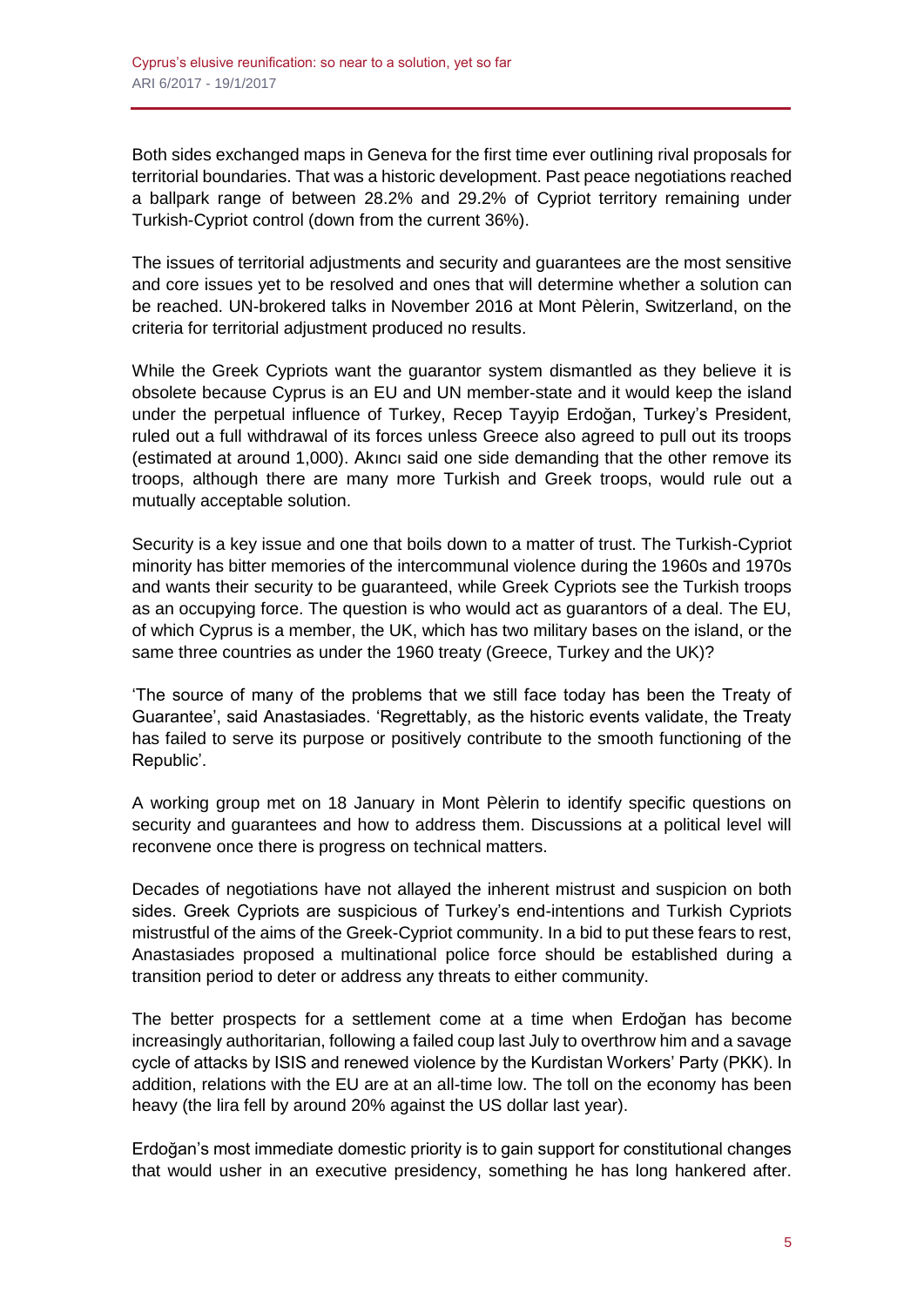Turkey's parliament passed the final two sections of the 18-article new constitution earlier this month after the ruling Justice and Development Party obtained the necessary 330 or more votes –a three-fifths majority– required for changes and to send them to a referendum for final approval. The articles will now be debated one by one in a second reading. Erdoğan will not want to make any concessions over Cyprus that lose him the support of nationalists in parliament.

Mindful of the pitfalls of holding a referendum, as the former British and Italian Prime Ministers can attest, the two leaders are unlikely to sign anything they believe their voters will reject. Anastasiades is on record as saying that if he reached a deal and it was rejected by Greek Cypriots he would not stand for re-election in February 2018.

## **Conclusions**

The progress made so far and the political will of the Cypriot leaders suggests that a settlement is within reach, but Cyprus has been here before and hopes have been dashed.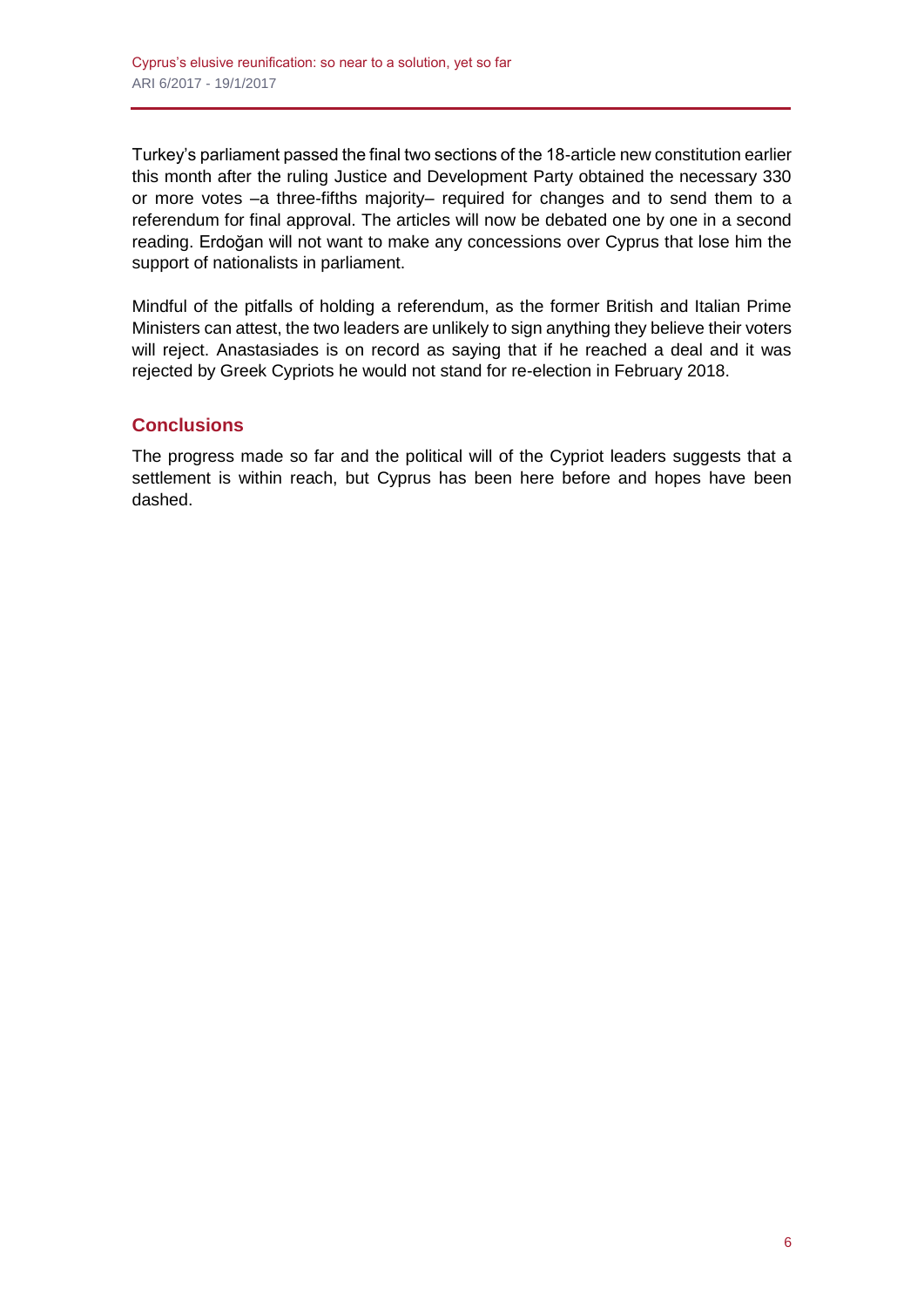# **Appendix: timeline**

| 1571-1878 | Cyprus under Ottoman rule.                                                                                                                                                                                                                                                                                                    |
|-----------|-------------------------------------------------------------------------------------------------------------------------------------------------------------------------------------------------------------------------------------------------------------------------------------------------------------------------------|
| 1878      | Cyprus leased by the Ottoman Empire to the UK.                                                                                                                                                                                                                                                                                |
| 1914      | Cyprus annexed by Britain following Turkey's alignment with Germany<br>in World War I.                                                                                                                                                                                                                                        |
| 1923      | Under the Treaty of Lausanne Turkey relinquishes all rights to Cyprus.                                                                                                                                                                                                                                                        |
| 1925      | Cyprus declared a British crown colony.                                                                                                                                                                                                                                                                                       |
| 1931      | First Greek Cypriot uprising against British rule.                                                                                                                                                                                                                                                                            |
| 1950      | Makarios III elected archbishop of Cyprus. Plebiscite organised by him<br>shows 96% support in favour of union with Greece.                                                                                                                                                                                                   |
| 1954      | Greece brings the issue of self-determination for Cyprus to the UN<br>General Assembly.                                                                                                                                                                                                                                       |
| 1955-59   | Greek Cypriot armed struggle against colonial rule and for union with<br>Greece led by the National Organisation of Cypriot Fighters (EOKA).                                                                                                                                                                                  |
| 1958      | Turkish Resistance Organisation (TMT) kills left-wing Turkish Cypriots.                                                                                                                                                                                                                                                       |
| 1960      | Cyprus granted independence from the UK, guaranteed by the UK,<br>Greece and Turkey.                                                                                                                                                                                                                                          |
| 1963      | Constitutional order breaks down, and Turkish Cypriots withdraw from<br>or are scared out of government, never to return. Greek-Cypriot attacks<br>on Turkish Cypriots trigger intercommunal violence. Archbishop<br>Makarios submits proposals for amendments to the constitution which<br>are rejected by the Turkish side. |
| 1964      | UN deploys peacekeepers to head off the threat of a Turkish invasion<br>after Dr Fazıl Küçük, the Vice-President, says he is in favour of partition.<br>Turkish air attacks on Cyprus.                                                                                                                                        |
| 1965      | Galo Plaza, UN mediator, publishes a report recommending ways of<br>safeguarding Turkish-Cypriot minority rights and rejecting the idea of<br>separation between ethnic groups. The Turkish government rejects<br>mediation.                                                                                                  |
| 1967      | Military coup in Greece.                                                                                                                                                                                                                                                                                                      |
| 1974      | July: Makarios (re-elected President in 1968 and 1973) demands<br>withdrawal of Greek officers from Cyprus.<br>15 July: coup against Makarios organised by the Greek junta.<br>20 July: Turkish troops invade and occupy the northern third of the                                                                            |

20 July: Turkish troops invade and occupy the northern third of the island. More than 200,000 Greek Cypriots flee south; about 80,000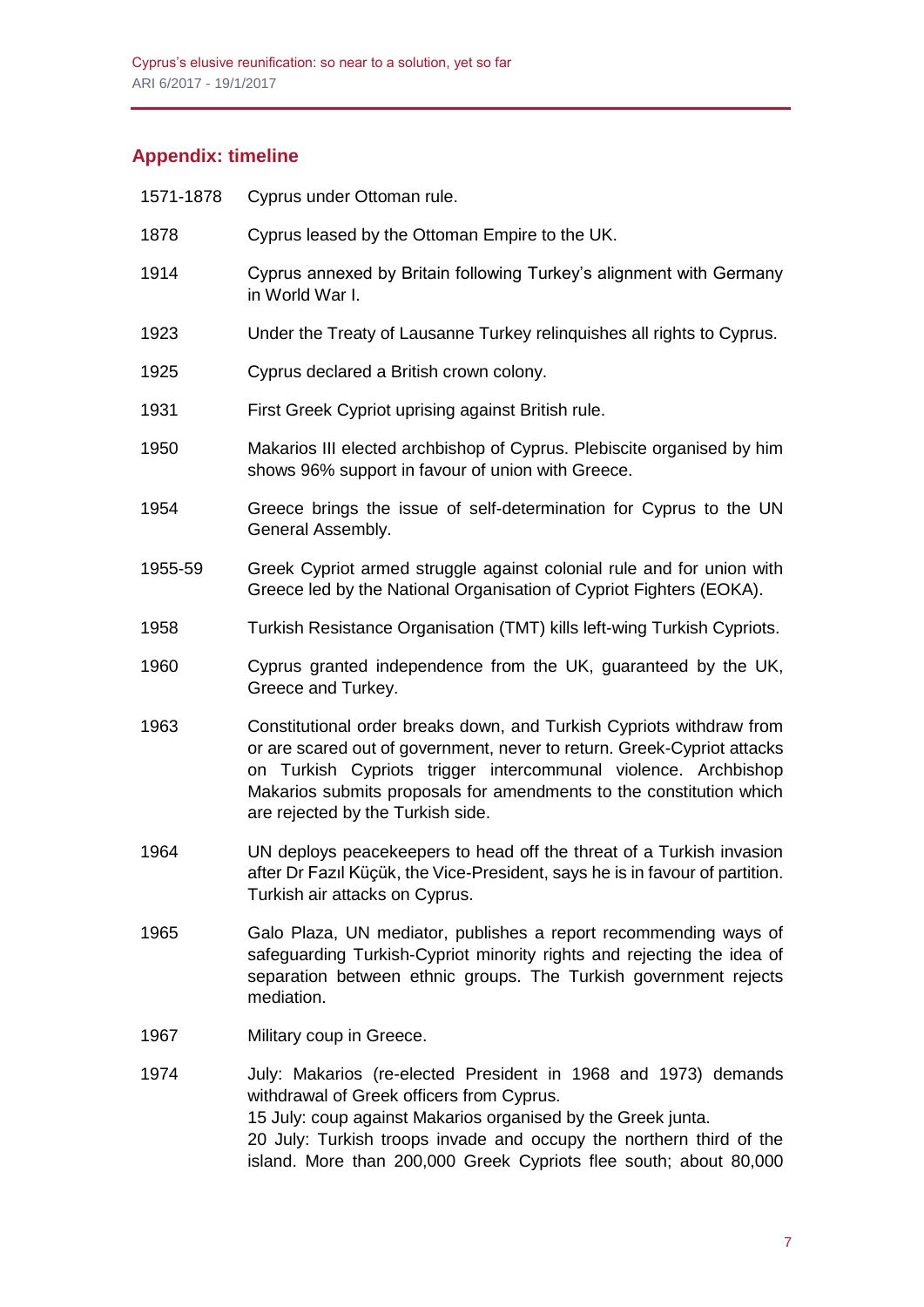Turkish Cypriots later move north. Europe and the US impose political and military sanctions against Turkey.

- 1975 Turkish Federated State of Cyprus declared in the area occupied by Turkish troops. Declaration condemned by the UN Security Council.
- 1977 First High-Level Agreement between Makarios and Turkish leader Rauf Denktaş lays out basis for bi-communal, bi-zonal and federal solution.
- 1983 September: collapse of peace effort by UN Secretary-General Pérez de Cuellar. November: Turkish Cypriots unilaterally declare independence as Turkish Republic of Northern Cyprus, recognised only by Turkey.
- 1998 Accession negotiations between Cyprus and the EU begin.
- 2001 November: Turkey threatens to annex the Turkish-occupied areas of Cyprus if the EU admits the Republic of Cyprus as a full member before a settlement is reached.
- 2003 Denktaş lifts a 28-year ban on travel by Cypriots to and from the north. February: Tassos Papadopoulos elected Greek-Cypriot President. December: after advances by pro-solution Turkish-Cypriot parties in election, Mehmet Ali Talat's Republican Turkish Party forms a new government and, with support of a pro-solution government in Turkey, becomes negotiator for a settlement.
- 2004 24 April: six years in the making, settlement plan sponsored by UN Secretary General Kofi Annan submitted to twin referendums. Accepted by 65% of Turkish Cypriots, rejected by 76% of Greek Cypriots. 1 May: the Republic of Cyprus enters EU as a divided island. The Turkish Republic of Northern Cyprus is excluded from the benefits of EU membership as the *acquis communautaire*, the body of legislation guiding EU policy, do not apply there.
- 2005 April: Talat elected Turkish-Cypriot President.
- 2006 Papadopoulos and Talat begin new UN-mediated contacts on a settlement, which soon stall. The EU summit in December suspended eight of the chapters Turkey was negotiating for its accession to the EU because of Ankara's failure to implement the 2005 Additional Protocol to the Customs Union committing it to open its ports and airports to Greek-Cypriot shipping and aviation.
- 2008 17 February: candidates promising compromise lead Greek-Cypriot presidential elections, won by Demetris Christofias of the nominally communist Akel party. 21 March: first meeting between Christofias and Talat inaugurates new peace talks.